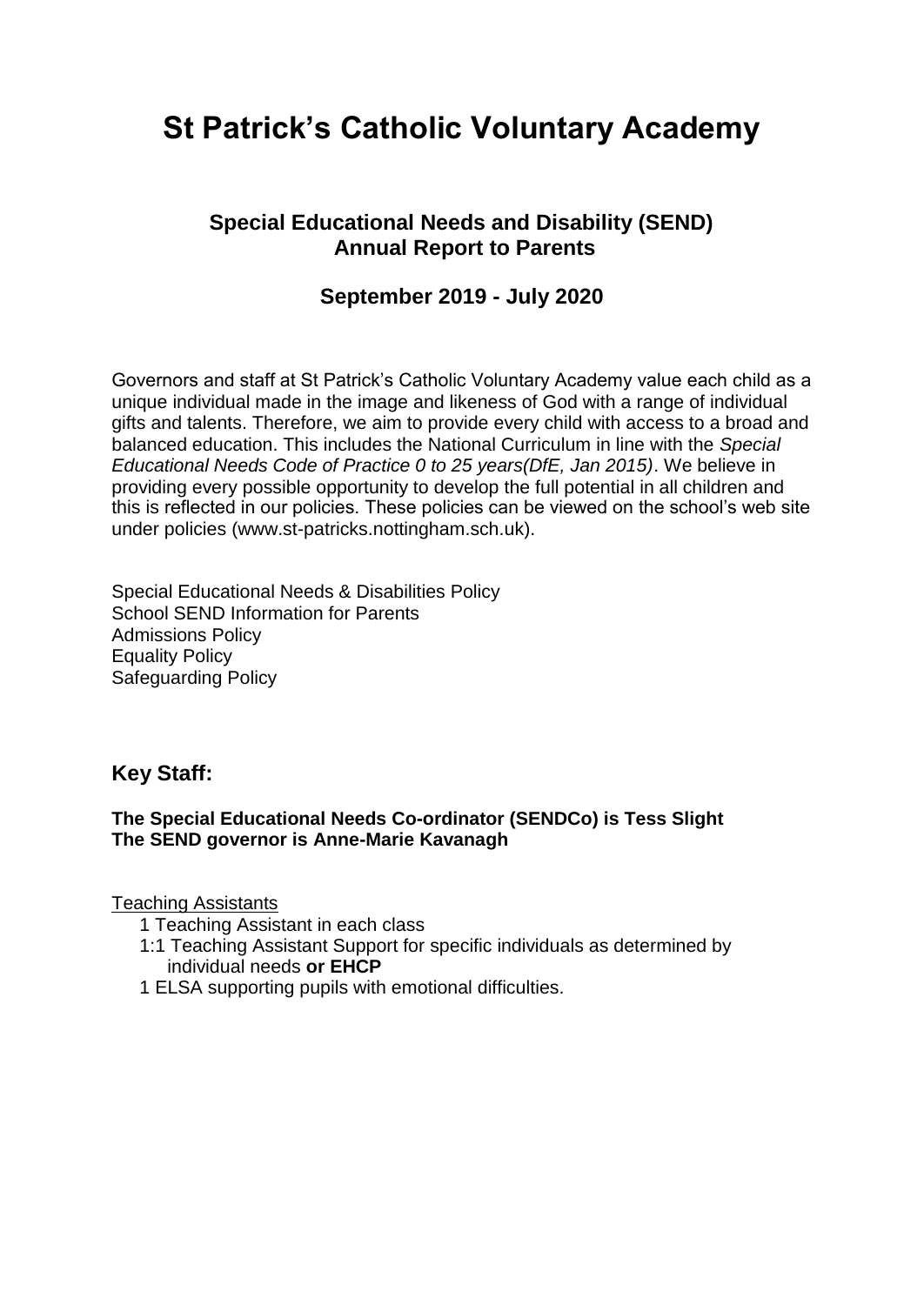## **Number of Pupils with SEND:**

| Date end of<br>academic year | Pupils on roll               | <b>SEND support</b> | Statement/EHCP | Total       |
|------------------------------|------------------------------|---------------------|----------------|-------------|
| 2017/18                      | 241 (Incl. 30)<br>F1 pupils) | 25 (10.34%)         | $0(0\%)$       | 25 (10.34%) |
| 2018/19                      | 226                          | 24 (10.6%)          | $1(0.4\%)$     | 25 (11.06%) |
| 2019/20                      | 216 (Incl.25)<br>F1 pupils)  | 22 (10.1%)          | $1(0.46\%)$    | 23 (10.6%)  |

At the end of the academic year 2016/17 the pupil with an **EHCP** transferred to a Special School.

Within the **SEND Support list** pupils have **Provision Maps** which set out the level of support and the interventions required. We have 3 pupils receiving **HLN funding**  with 1 additional emergency bid made in March which was granted**.** 

An EHC was granted for 1 pupil in August 2018.

### **Progress of Pupils with SEND**

Pupils who are currently receiving SEND support have made progress towards their individual targets. We know this because meetings are held with parents, the SENDCo and other professionals including staff from the Nottingham City Local Authority Learning Support, Behaviour Support, Educational Psychology Teams, Health, and Speech and Language Therapists to review previous targets and set new ones.

An application for an EHCP assessment for 1 pupil with significant needs was submitted and a PCR was held. The decision was made to grant an EHCP in August 2018.

Staff use the EAZMAG assessment tool to provide summative data on a half-termly basis. This is used for all pupils as there is provision to assess SEND pupils on P Levels or on the curriculum for a lower year group if required.

#### **Assessment Tools**

- P Levels broken down into PIVATS are used to track the progress of pupils working below the level of the national curriculum.
- Dyslexia Portfolio
- Non verbal reasoning assessments
- STAR Assessment for reading and maths
- Year group assessment trackers relevant to the pupil's abilities

#### **Effectiveness of Provision**

Provision for SEND pupils is monitored by the SENDCo. There are regular meetings and reviews with parents, staff and external agencies to monitor the academic and pastoral progress of key SEND pupils. Where needs are identified an intervention is arranged and teaching staff complete intervention grids for their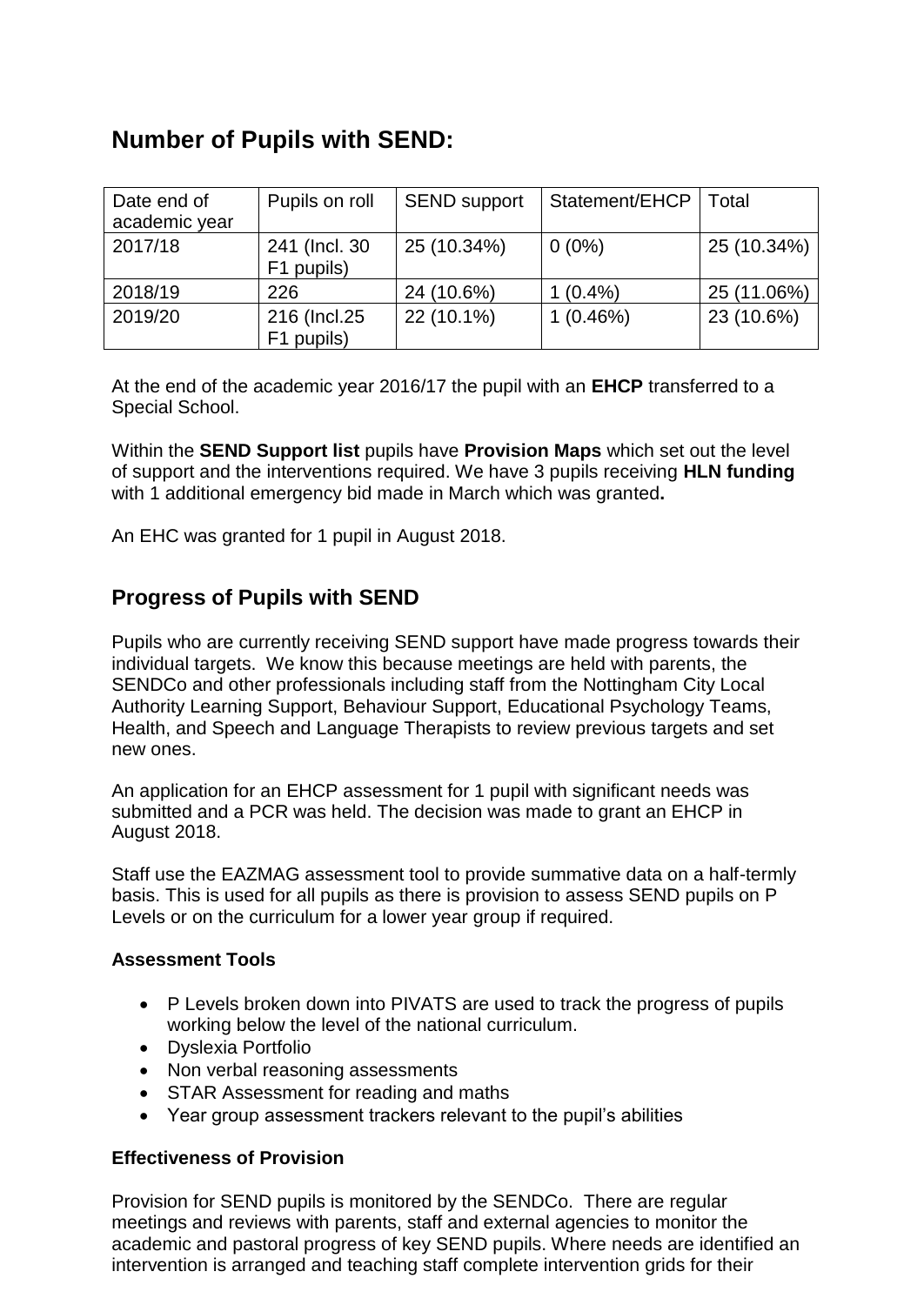classes. These are shared, discussed and reviewed at Staff Meetings and pupil progress meetings throughout the year.

We are continuing to develop our school provision maps and intervention grids as well as how we evaluate the school's provision to make sure it meets the needs of individual pupils, the school improvement targets and is value for money.

School has a bank of resources and interventions in use to support pupil progress as required and delivered in small groups or 1:1. These include:

 NUMICON Social Stories **Theraplay**  Gross Motor Skills Programme Social Skills Programme ELSA Support Toe-by-toe Maths Plus 1 Maths Power of 2 Nottingham City Routes to Inclusion Emotion Coaching Colourful semantics Reading inference intervention

Etc. This is not an exhaustive list

### **Training**

Our teachers and teaching assistants have received training to enable them to meet the needs of individual children. In addition to this St Patrick's has 'traded service' agreements with the Local Authority's Autism, Learning, Behaviour and Educational Psychologist teams who are brought in to support, train and advise staff in a range of specialist SEND areas.

This year training has included:

- First Aid
- Moving and Handling for specific pupils
- Emotion Coaching
- HLN bid writing training
- SENDCo Networks
- Routes to Inclusion
- Trauma informed practice in response to the COVID 19 Lockdown
- SEND as an OFSTED focus

As part of the school's SEND provision some pupils and their families have been supported through social care through multi agency meetings. This enables needs to be identified, outcomes set and an action plan formulated with the support of outside agencies involved with the family. This is reviewed regularly at multi agency meetings with the family.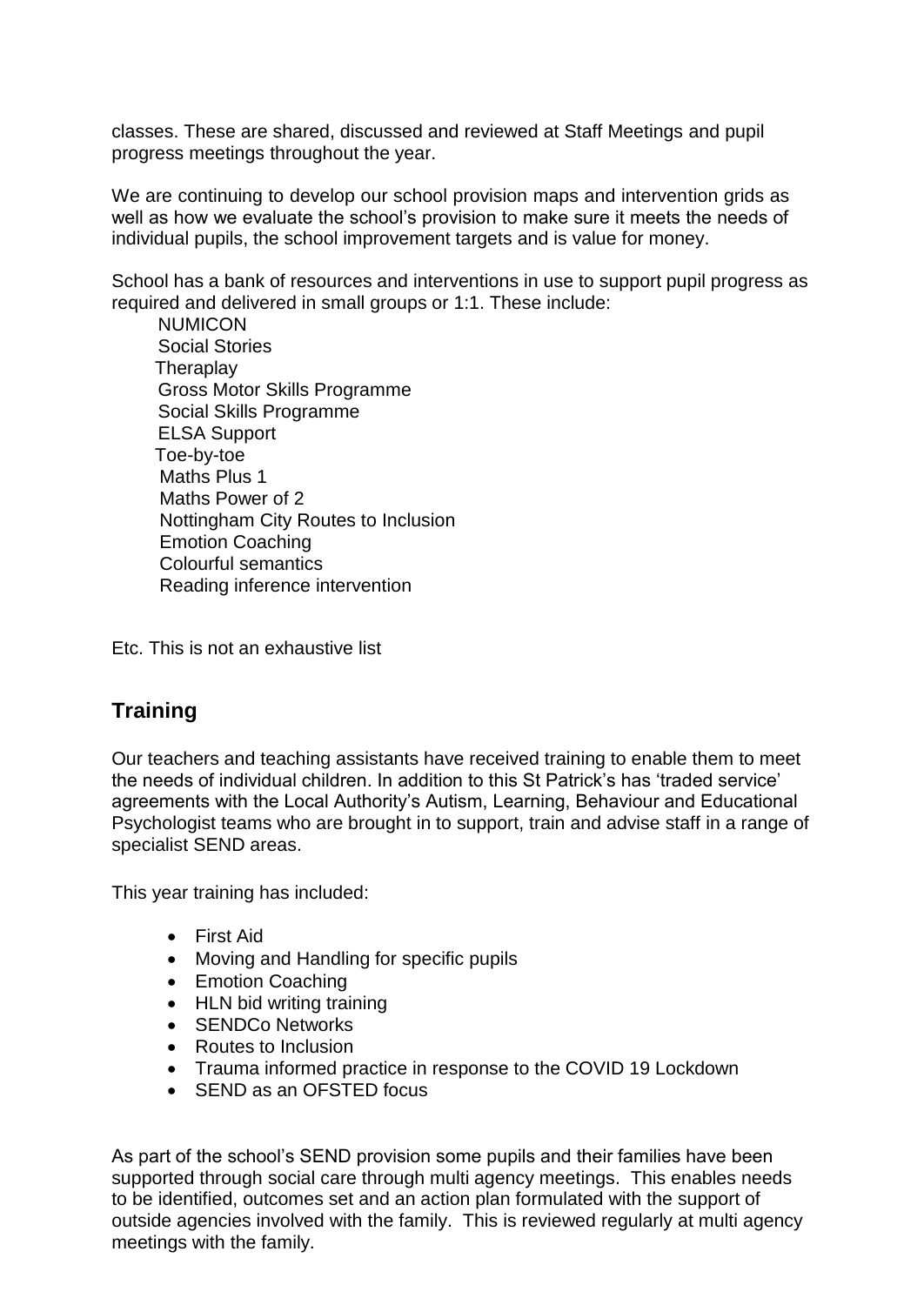#### **SEND Funding**

St Patrick's ensures funding is made available from the school's budget to meet the individual needs of pupils as required. This has included: teaching assistant support in class, 1 to 1, or in groups, small group teaching, speech and language interventions, social and communication skills and support, play time and lunch time adult support, purchasing of specialist resources, staff training, 'traded services' from the local authority, etc

In addition to the general SEND budget application is made to the Local Authority for High Level Need Funding for pupils that require high levels of specialist and/or 1 to 1 support. No new requests were made in this year as children had them in place but 1 emergency bid was made mid-year when a new pupil joined and this was granted.

#### **Disability and Access**

The school's admission policy and disability access plans reflect our commitment to St Patrick's being an 'inclusive' school. The Accessibility Plan has been prepared and was reviewed in detail during the Academic Year 2019/20.

### **Communicating with Parents**

All parents of pupils with significant SEND needs have review meetings with the SENDCO and other professional support agencies usually in the Autumn and Spring Terms. Parents are given advance notice of these meetings. A copy of the minutes are sent to all who were invited to attend. We aim to work collaboratively with parents to enable them to receive the best support for their children. In addition, parents of all pupils are given the opportunity to discuss progress with their child's class teacher at Parents' evenings and they receive a formal report once a year. Parents can also discuss any concerns, by appointment, with the class teacher and/or SENDCO particularly if they have concerns or there is a need to review provision or targets more frequently. In addition to this, parents are invited to termly parents' evenings to discuss their child's progress.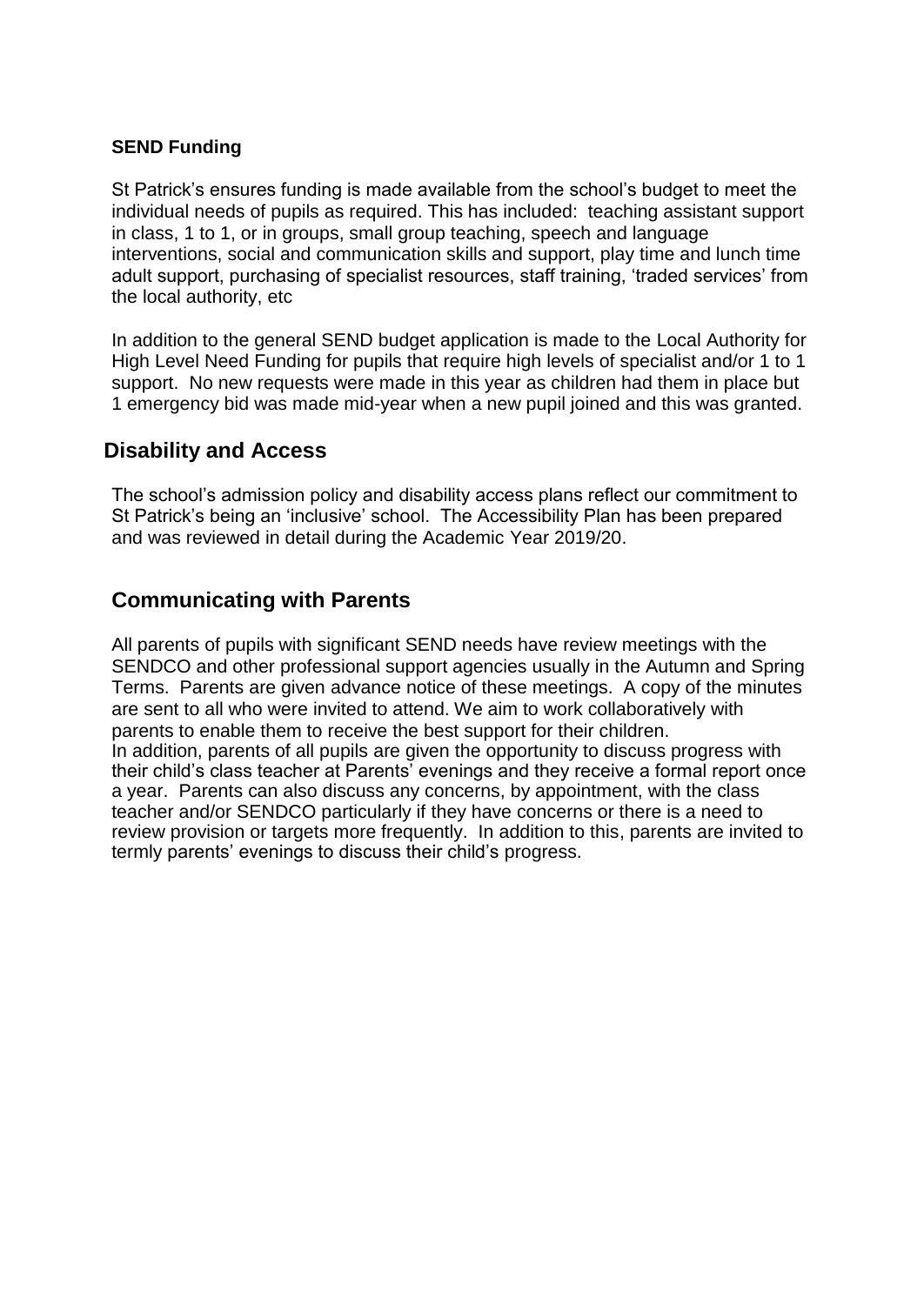### **Actions for 2019-20 reviewed**

Several of the below actions were impacted greatly by the COVID 19 lockdowns Which took place from March 2020 until the end of the academic year.

- Continue to embed Makaton signs and symbols as whole school practice with teachers, teaching assistants and children. – This continues to be a developing area as pupils were out of school for so long during this year.
- Continue to ensure termly SEND review meetings. SEND review meeting we're held in Autumn 2019 and scheduled for a March/April 2020 but we're unable to take place due to lockdown .
- Train all new staff in Emotion coaching strategies. Training was given for any new staff.
- Continue to work closely with outside agencies to support a wider range of pupils with SEND. – During the autumn term we leased with agencies as usual. During lockdown, many agencies were adapting how they work and supported via information sharing mostly.
- Review the assessment of pupils with SEND with a view to developing staff knowledge of P scales and the use of PIVATS. – Staff working with pupils on P Levels we're given resources and support to assess accurately.
- Continue to monitor Teaching Assistant Timetables to ensure effectiveness of interventions and offer key stage interventions to maximize time. – Whole school/ key stage interventions were set up in the autumn term to ensure that all pupils could access interventions that were relevant without the intervention needed to be repeated several times by different teaching assistants with only 1 pupil from their class. This made the use of teaching assistant time more effective. This was review in the Spring term with adaptations to the interventions we provided and differing pupils until lockdown when interventions couldn't happen.
- Update the SEND policy SEND policy was worked on with a working party across the CMAT to ensure a consistent, best practise policy.
- Ensure all children on the SEND register have a regularly updated provision map – provision maps were updated in the autumn term with a priority on updating them as soon as possible after lockdown but giving staff some time to get to assess gaps and need after lockdown.